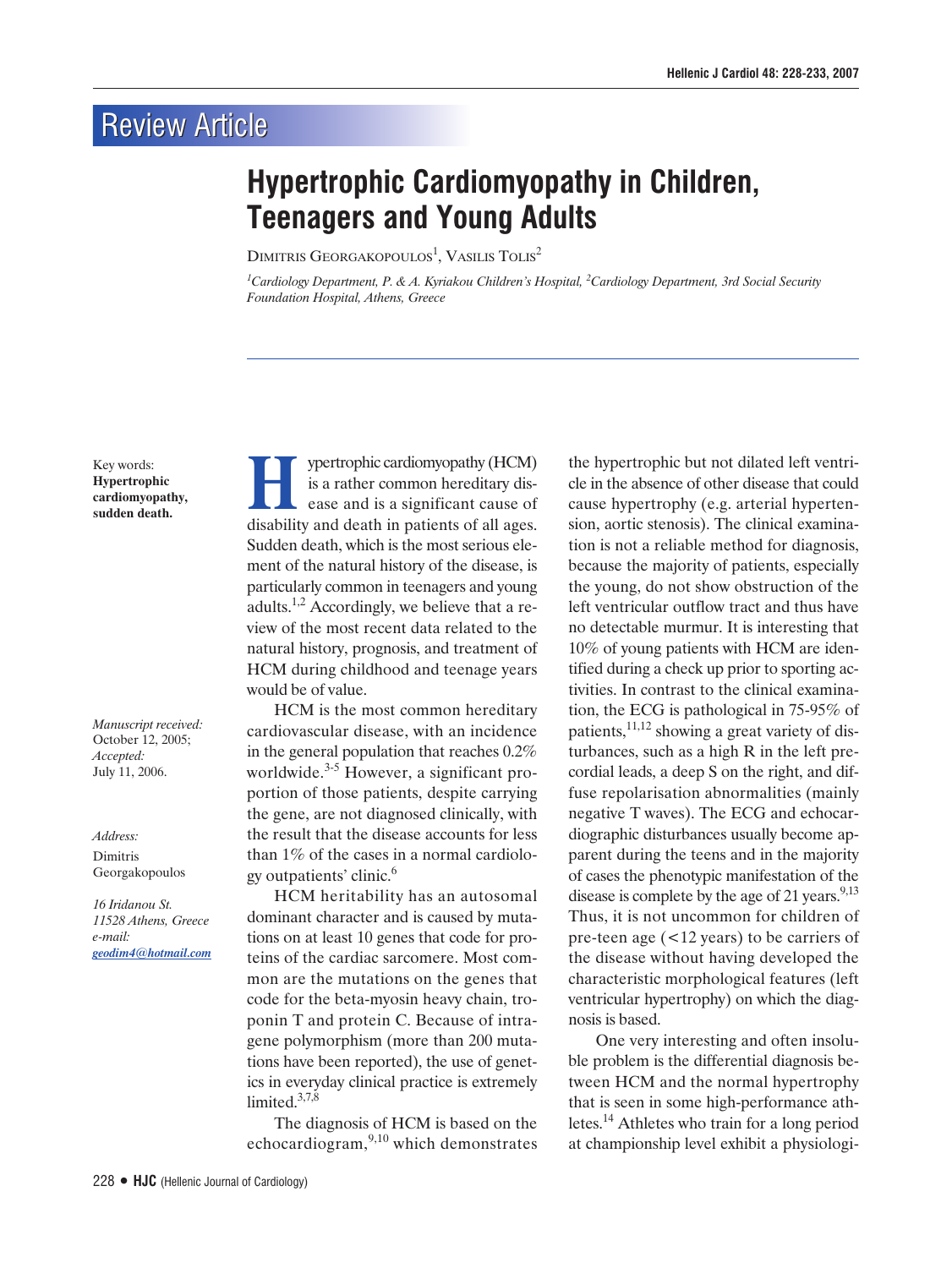cal thickening of the cardiac walls as part of their adaptation to the demands of intensive exercise. In some sports particularly, such as long-distance running, swimming, cycling and rowing, this physiological hypertrophy is more significant and more common. The following points can help in the differential diagnosis:

- $\bullet$  In athletes the hypertrophy is usually symmetrical.
- When the hypertrophy affects only the interventricular septum it usually does not exceed 12-13 mm, while in HCM it is usually ≥16 mm.
- $\bullet$  In only 2‰ of athletes has an interventricular septum thickness >13 mm been found, and that referred exclusively to those engaged in cycling or rowing.
- No sportswoman has ever been found to have an interventricular septum thickness >13 mm.
- The ECG in HCM usually has deep Q and negative T waves.
- On the echocardiogram of the "athlete's heart" the left ventricular end-diastolic diameter is usually >55 mm, while in HCM patients it is <45 mm.
- On mitral Doppler in HCM the ratio of early (E wave) to atrial  $(A$  wave) flow is usually  $\leq 1$ .
- $\bullet$  On cardiopulmonary exercise testing the peak O<sub>2</sub> consumption in athletes is usually >50 ml/kg/min, or greater than 120% of the predicted rate.

If the above criteria are not sufficient for a sure diagnosis, the only safe solution is the cessation of exercise for 2-3 months, after which time if the hypertrophy was the result of exercise it will have reduced by 2-5 mm.

As mentioned above, the phenotypic manifestations of HCM may be delayed. This has implications for the programming of preventive familial screening (i.e. in families where a first degree relative suffers from the disease). Usually, the hypertrophy becomes apparent during the period of rapid somatic development (age 13-17 years). Cases have been reported, however, of delayed appearance of the hypertrophy (after the age of 21 years), usually due to mutations of the genes responsible for troponin T and binding protein  $C^{15,16}$  For this reason, the strategy for preventive familial echocardiographic screening is as shown in Table 1.13

The diagnosis of HCM before the age of 2 years is rare.<sup>17-19</sup> In these few cases it is usually discovered by chance, during the investigation of a murmur. At this age, the hypertrophy of the interventricular septum, apart from obstructing the left ventricular outflow tract, also causes obstruction of the right ventricular outflow tract because of hypertrophy of the trabeculae and auxiliary muscles (*crista supraventricularis*, moderator band). In such cases, it is extremely rare for the disease

**Table 1.** Familial echocardiographic screening for hypertrophic cardiomyopathy.

| - Familial history of early sudden    |
|---------------------------------------|
| $death$ (<45 years)                   |
| - Athlete in intensive training       |
| - Symptoms                            |
| - Indications (e.g. ECG) of left ven- |
| tricular hypertrophy                  |
| Check up every 12 or 18 months        |
| Check up every 5 years                |
|                                       |

to present with signs of heart failure.<sup>19</sup> However, when some degree of hypertrophy of the left ventricular walls is discovered at young ages (<4 years) further examinations should be performed to rule out other conditions that may cause early ventricular hypertrophy, such as glucagon diseases, mitochondrial diseases, Fabry's disease, or Noonan's syndrome. Since the disease appears before the age of 12 years in only a small number of cases, the prognostic significance is still not generally known.

The obstruction of the left ventricular outflow tract is a powerful, independent prognostic factor for the occurrence of heart failure, in both adults and children, $^{20}$ and for this reason it is important to distinguish between the obstructive and non-obstructive types of the disease. The characteristic clinical finding for obstruction is a systolic ejection murmur that is louder at the apex. The long-term consequences of obstruction are due to an increase in left ventricular pressure and wall stress, myocardial ischaemia, myocyte necrosis and subsequent fibrosis. $^{21}$  It should be emphasised, though, that the obstruction in HCM is dynamic, with the result that the pressure gradient along the outflow tract changes in many and various normal circumstances (e.g. alcohol consumption, rich meals, exercise).

Study of the development and the prognosis of the disease has shown that we can distinguish three subgroups. These are to a large degree independent, $^{22}$ meaning that a given patient usually belongs to only one subcategory and follows the course that characterises that group. Thus, for example, if someone has risk factors for sudden death, (s)he will not exhibit heart failure, and *vice versa*. The subgroups are as follows: a) patients with high risk of sudden death; b) patients with symptoms of heart failure (dyspnoea, chest pain, easy fatigability); c) patients with atrial fibrillation (very rare in childhood).

Sudden death is the most common cause of mortality in patients with HCM and is undoubtedly the worst and most unpredictable complication of the disease. $23-28$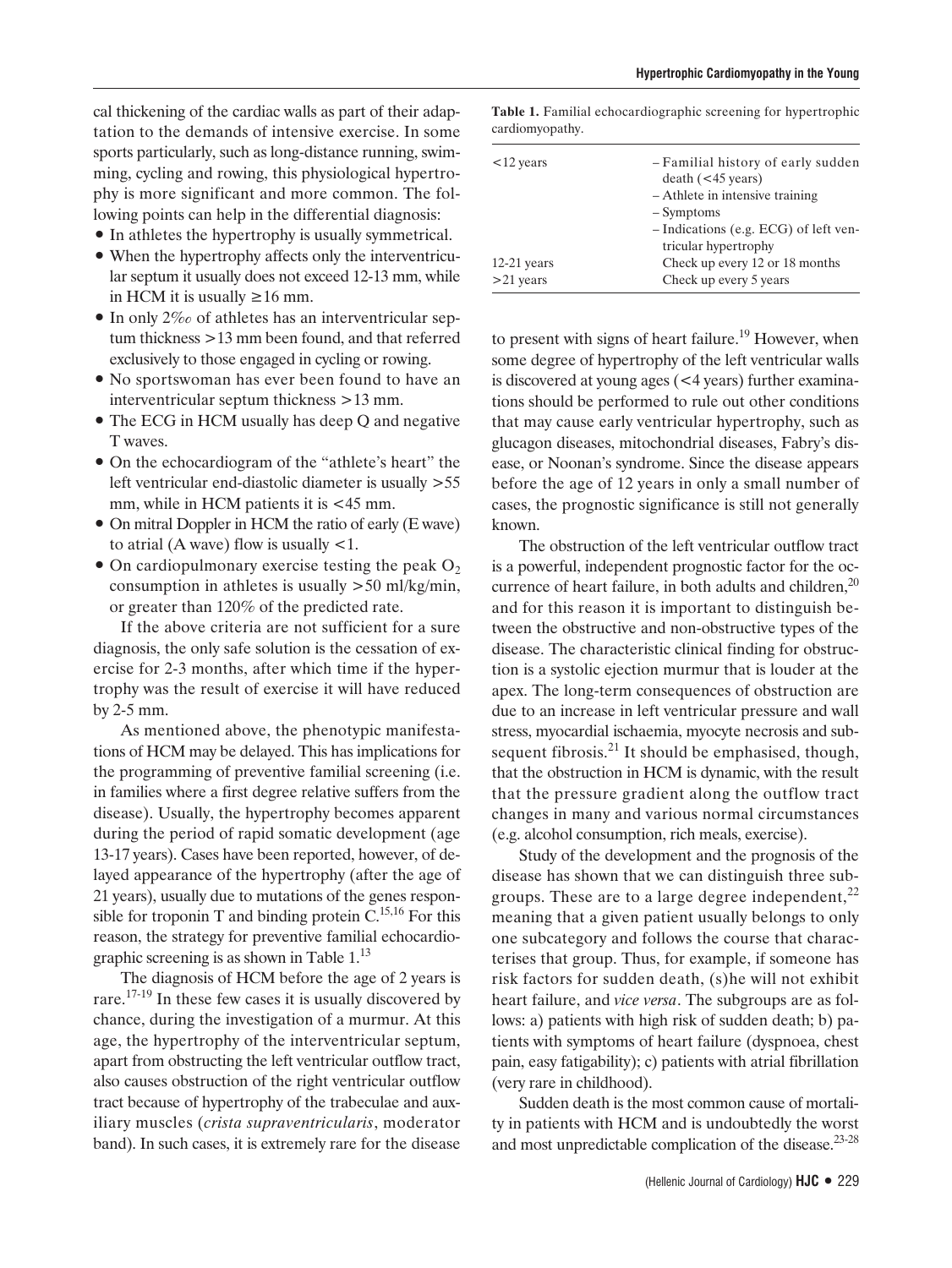The annual mortality for all patients with HCM ranges around 1%. In patients who are at high risk for sudden death it rises to 5%, which means that probably the most important challenge in the management of the disease is the identification of those patients. Sudden death is rare before the age of 12 years and usually occurs in teenagers and young adults (<30 years old), in whom HCM is the most common cause of sudden death during exercise.<sup>29</sup> From 10% to 20% of all patients with HCM have one or more of the following risk factors for sudden death: 30-32

- $\bullet$  A history of cardiac arrest or spontaneous, sustained ventricular tachycardia.
- A family history of early sudden death (<45 years) related with the disease.
- Syncopal episodes, especially during exercise, or when repeated, or when associated with arrhythmias (on Holter monitoring).
- Multiple, repeated episodes of non-sustained ventricular tachycardia on the 24-hour ECG. Such episodes are generally rare in children, but when they are present they dramatically increase the risk of sudden death.<sup>31</sup>
- A drop in blood pressure, or inability to increase it and maintain it at high levels (>25 mmHg above resting level) during exercise testing.33
- Extreme left ventricular hypertrophy, namely an interventricular septum thickness  $\geq 30$  mm.<sup>34</sup>

All these risk factors have a high negative prognostic value, especially in the case of the inability to increase blood pressure during exercise testing. The negative prognostic value of this marker is so high (97%) that when there is no other risk factor the patient can be reassured. Regarding obstruction and its association with sudden death, the existing evidence<sup>20</sup> is not strong enough to establish it as a specific factor in prevention strategies. It also appears that, at least until now, using the genotype to determine prognosis is not reliable. $35$  The induction of tachycardia with programmed ventricular stimulation during an electrophysiological study is not considered to be a risk factor for sudden death<sup>3</sup> and is tending to be abandoned. Consequently, based on the above, every young patient with HCM should undergo not only an echocardiographic examination, but also 24-hour ECG monitoring and a stress test with a view to detecting any risk factors for sudden death.

The prevention of sudden death is divided into secondary and primary. In patients who have been resuscitated from an episode of cardiac arrest or who have documented episodes of spontaneous, sustained

230 **ñ HJC** (Hellenic Journal of Cardiology)

ventricular tachycardia (secondary prevention) there is an absolute indication for an implantable cardioverter-defibrillator (ICD), regardless of age, sex, existence of symptoms, or presence of left ventricular outflow tract obstruction.<sup>36,37</sup> Primary prevention is based on the detection of those patients who are potentially at greatest risk. Each risk factor alone has a low positive prognostic value, around  $20\%$ <sup>25</sup> meaning that preventive treatment (ICD or amiodarone) is indicated in those individuals who have two or more risk factors, in whom the annual rate of sudden death reaches 4-5%. When there is only one risk factor, the evidence is not clear and the decision must be made on a case by case basis. Overall, the ICD seems to be superior to amiodarone, and to drugs in general, in terms of efficacy. $^{23}$  ICD discharges restored sinus rhythm during a 3-year period in 25% of patients who received one.<sup>36</sup> When implanted for secondary prevention, the ICD discharge rate was 11% annually, while for primary prevention the rate fell to 5%. About half the cases where ICD operation was necessary involved children or young adults. In addition, there were cases where the activation occurred after an extremely long time (9 years after implantation). However, the use of ICDs in children is not complication free and is technically clearly more difficult, often requiring abdominal implantation and replacement because of somatic development.<sup>38,39</sup> For these reasons, when there is an indication for preventive treatment in small children who have not completed their somatic development, some propose the use of amiodarone for a period of time until the patients mature.

The manifestation of symptoms of heart failure (dyspnoea on effort, orthopnoea, paroxysmal nocturnal dyspnoea, easy fatigability) and myocardial ischaemia (chest pain), although rare in children, can occur at any age. In the absence of obstruction, the symptoms of heart failure are due to left ventricular diastolic dysfunction.<sup>40</sup> Anginal-type discomfort appears to be due to disturbances of the coronary microcirculation.<sup>34</sup>

Symptomatic therapy aims to reduce symptoms and improve the patient's functional capacity. The choice of appropriate medication is determined by the presence or absence of obstruction. Thus, patients who do not have obstruction receive beta-blockers, verapamil and diltiazem. The beneficial effects of these drugs seem to be achieved by improving diastolic dysfunction and microcirculation disturbances. Traditionally, beta-blockers were the drugs of choice, especially when the dominant symptom was dysp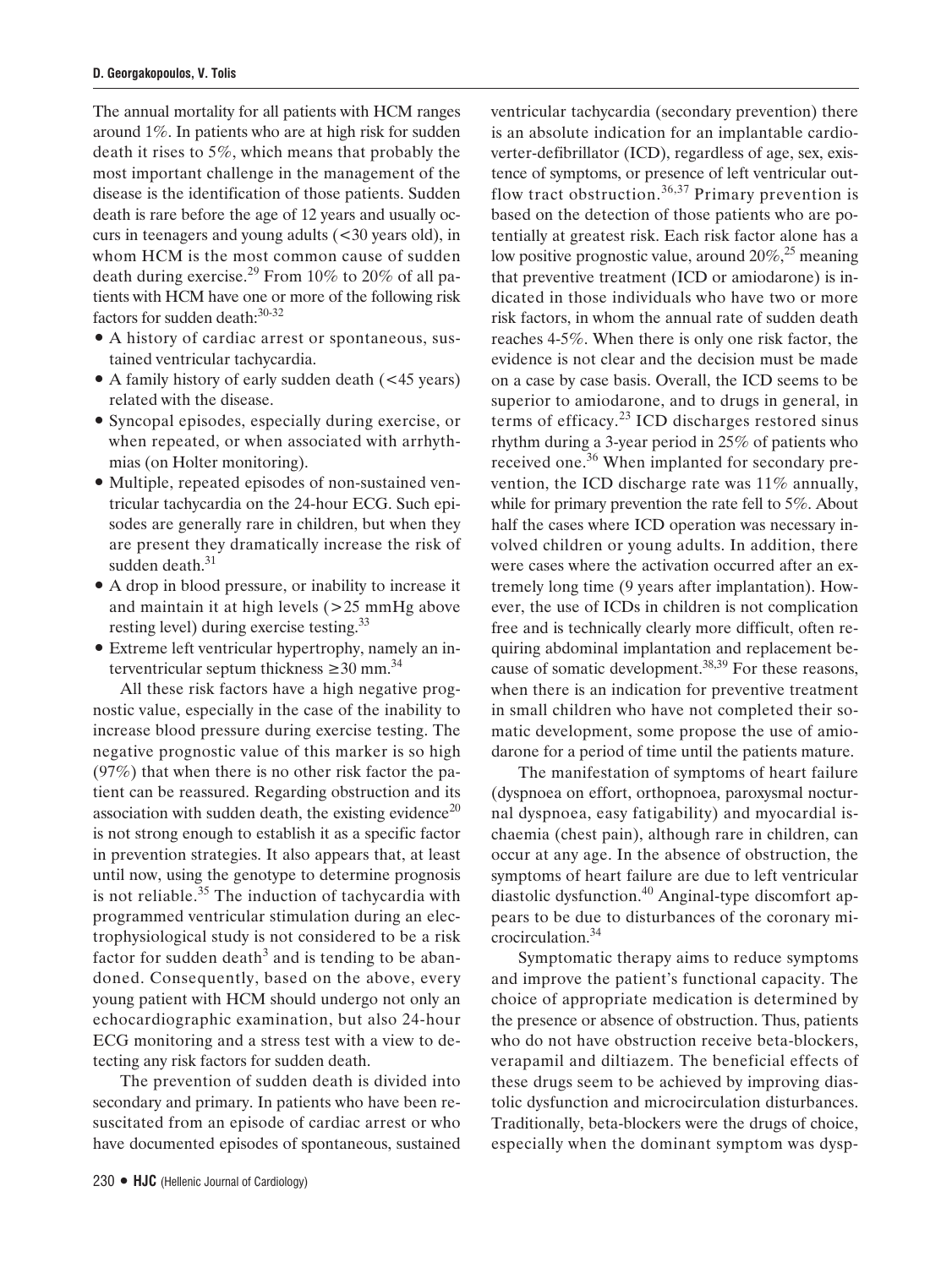noea.<sup>3</sup> Calcium antagonists are given when anginal problems dominate the clinical picture, or when betablockers prove ineffective. Diuretics should be administered extremely frugally, since there is a risk of haemodynamic deregulation in those patients whose heart failure is due to diastolic dysfunction.

When there is obstruction, then beta-blockers are the drugs of choice, whereas in such cases verapamil should be given with great caution because it may cause peripheral vasodilation and haemodynamic deterioration.<sup>41</sup> Propranolol is given initially in doses of 1.5-3 mg/kg/24h, which are progressively increased to at least 6 mg/kg/24h. In children with bronchospasm metoprolol may be given as an alternative (6-12 mg/kg/24h).

Patients with a severe degree of obstruction, who do not respond to medication or who show non-tolerated side effects from drug administration, are candidates for surgical treatment. The procedure of choice is Morrow myectomy, which is indicated when the symptoms persist in spite of intensive medication and there is a concomitant pressure gradient  $>50$  mmHg.<sup>42</sup> It is estimated that around 5% of all patients with HCM will be candidates for surgical repair. $^{22}$  The results in experienced centres are very satisfactory. Mortality ranges from 1-2% and improvement of symptoms is achieved in 70% of patients, for a period of at least 5 years after the procedure.3,43 A small, but non-negligible percentage of paediatric cases (10%) can present with restenosis after initially successful surgery, although it seems that the good result persists over time even when the procedure is carried out in patients under 14 years old. $44$  In addition, in paediatric patients the surgery may cause damage to the aortic valve leaflets, necessitating valve replacement.<sup>45</sup> Surgical myectomy is also indicated in patients with severe and refractory symptoms attributable to the presence of a provocative pressure gradient, $3$  as well as in those with a very large pressure gradient, above 80-100 mmHg, regardless of the presence or absence of symptoms.

Dual chamber pacing is tending to be abandoned as an alternative method of treatment in children, since the clinical improvement seen is largely attributable to a placebo effect and is not supported by objective findings of improved exercise capacity.<sup>46</sup> It also presents many technical difficulties $47$  and in addition has been found not to protect against the risk of sudden death. Percutaneous septal ablation<sup>48</sup> is contraindicated in children and young adults because of its hidden risks for the occurrence of future ventricular arrhythmias.

Supraventricular arrhythmias, especially permanent atrial fibrillation, are rare in children, although episodes of supraventricular tachycardia and atrial fibrillation were recorded in 10% of children with HCM during Holter monitoring.49,50 In the rare cases where atrial fibrillation has become established, attempts should be made to restore sinus rhythm and, if this is not feasible, the ventricular response should be controlled with beta-blockers or verapamil. After cardioversion amiodarone is given preventively, while anticoagulation therapy is absolutely indicated in patients who have frequent episodes or persistent atrial fibrillation.

Finally, antibiotic prophylaxis against bacterial endocarditis $51$  is indicated in patients with outflow tract obstruction, especially when there is concomitant left atrial dilation (>50 mm).

To conclude, the management of young patients with HCM should initially be focused on identifying those who have an increased risk of sudden death (echocardiogram, Holter, stress test) and applying a prevention strategy (amiodarone or ICD). When there are symptoms these should initially be treated with medication (propranolol or verapamil) and, if that fails, with surgery (Morrow myectomy) when there is a significant degree of obstruction. Intensive exercise and participation in competitive sports must be forbidden, while antibiotic prophylaxis should be given when obstruction is present.

## **References**

- 1. Maron BJ: Sudden death in young athletes. N Engl J Med 2003; 349: 1064-1075.
- 2. Maki S, Ikeda H, Muro A: Predictors of sudden cardiac death in hypertrophic cardiomyopathy. Am J Cardiol 1998; 82: 74-78.
- 3. Maron BJ, McKenna WJ, Danielson GK, et al: American College of Cardiology/European Society of Cardiology Clinical Expert Consensus Document on Hypertrophic Cardiomyopathy. J Am Coll Cardiol 2003; 42: 1687-1713.
- 4. Maron BJ: Hypertrophic cardiomyopathy: an important global disease. Am J Med 2004; 116: 63-65.
- 5. Maron BJ, Gardin JM, Flack JM, et al: Prevalence of hypertrophic cardiomyopathy in a general population of young adults: echocardiographic analysis of 4111 subjects in the CARDIA study. Circulation 1995; 92: 785-789.
- 6. Maron BJ, Peterson EE, Maron MS, et al: Prevalence of hypertrophic cardiomyopathy in an outpatient population referred for echocardiographic study. Am J Cardiol 1994; 73: 577-580.
- 7. Maron BJ, Moller JH, Seidman CE, et al: Impact of laboratory molecular diagnosis on contemporary diagnostic criteria for genetically transmitted cardiovascular diseases: hypertrophic cardiomyopathy, long-QT syndrome, and Marfan syndrome. Circulation 1998; 98: 1460-1471.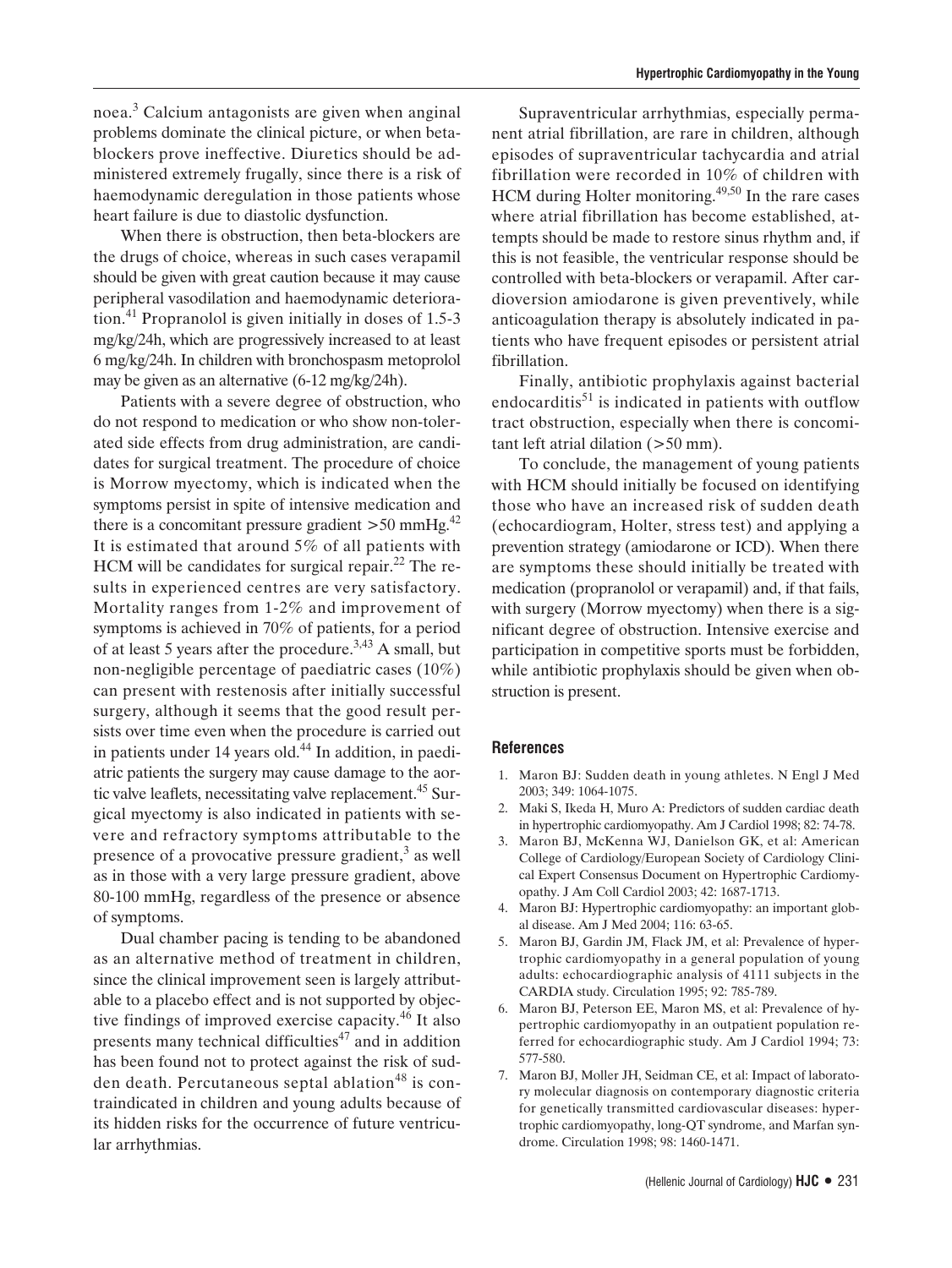- 8. Seidman JG, Seidman CE: The genetic basis for cardiomyopathy: from mutation identification to mechanistic paradigms. Cell 2001; 104: 557-567.
- 9. Maron BJ, Spirito P, Wesley Y, et al: Development and progression of left ventricular hypertrophy in children with hypertrophic cardiomyopathy. N Engl J Med 1986; 315: 610- 614.
- 10. Maron BJ, Spirito P: Implications of left ventricular remodeling in hypertrophic cardiomyopathy. Am J Cardiol 1998; 81: 1339-1344.
- 11. Corrado D, Basso C, Schiavon M, et al: Screening for hypertrophic cardiomyopathy in young athletes. N Engl J Med 1998; 339: 364-369.
- 12. Montgomery JV, Gohman TE, Harris KM, et al: Electrocardiogram in hypertrophic cardiomyopathy revisited: does ECG pattern predict phenotypic expression and left ventricular hypertrophy or sudden death? J Am Coll Cardiol 2002; 39(Suppl A): 161A.
- 13. Maron BJ, Seidman JG, Seidman CE: Proposal for contemporary screening strategies in families with hypertrophic cardiomyopoathy. J Am Coll Cardiol 2004; 44: 2125-2132.
- 14. Maron BJ, Pelliccia A, Spirito P: Cardiac disease in young trained athletes: insights into methods for distinguishing athlete's heart from structural heart disease with particular emphasis on hypertrophic cardiomyopathy. Circulation 1995; 91: 1596-1601.
- 15. Niimura H, Bachinski LL, Sangwatanaroj S, et al: Mutations in the gene for human cardiac myosin-binding protein C and late onset familial hypertrophic cardiomyopathy. N Engl J Med 1998; 338: 1248-1257.
- 16. Ackerman MJ, Van Driest SL, Ommen SL, et al: Prevalence and age dependence of malignant mutations in the beta-myosin heavy chain and troponin T genes in hypertrophic cardiomyopathy: a comprehensive outpatient perspective. J Am Coll Cardiol 2002; 39: 2042-2048.
- 17. Schaffer MS, Freedom RM, Rowe RD: Hypertrophic cardiomyopathy presenting before 2 years of age in 13 patients. Pediatr Cardiol 1983; 4: 113-119.
- 18. Maron BJ, Tajik AJ, Ruttenberg HD, et al: Hypertrophic cardiomyopathy in infants: clinical features and natural history. Circulation 1982; 65: 7-17.
- 19. Comparato C, Pipitone S, Sperandeo V, et al: Clinical profile and prognosis of hypertrophic cardiomyopathy when first diagnosed in infancy as opposed to childhood. Cardiol Young 1997; 7: 410-416.
- 20. Maron BJ, Olivotto I, Betocchi S, et al: Effect of left ventricular outflow tract obstruction on clinical outcome in hypertrophic cardiomyopathy. N Engl J Med 2003; 348: 295-303.
- 21. Maron BJ: Hypertrophic cardiomyopathy: a systematic review. JAMA 2002; 287: 1308-1320.
- 22. Spirito P, Seidman CE, McKenna WJ, et al: Management of hypertrophic cardiomyopathy. N Engl J Med 1997; 30: 775- 785.
- 23. Maron BJ, Estes III Nam, Maron MS, et al: Primary prevention of sudden death as a novel treatment strategy in hypertrophic cardiomyopathy. Circulation 2003; 10: 2872-2875.
- 24. Elliot PM, Gimeno JR, Mahon NG, et al: Relation between severity of left ventricular hypertrophy and prognosis in patients with hypertrophic cardiomyopathy. Lancet 2001; 357: 4204.
- 25. Elliot PM, Poloniecki J, Dickie S, et al: Sudden death in hypertrophic cardiomyopathy: identification of high risk patients. J Am Coll Cardiol 2000; 36: 2212-2218.
- 26. Kofflard MJ, ten Cate FJ, van der Lee C, et al: Hypertrophic cardiomyopathy in a large community-based population: clinical outcome and identification of risk factors for sudden cardiac death and clinical deterioration. J Am Coll Cardiol 2003; 41: 987-993.
- 27. Monserrat L, Elliot PM, Gimeno JR, et al: Non-sustained ventricular tachycardia in hypertrophic cardiomyopathy: an independent marker of sudden death risk in young patients. J Am Coll Cardiol 2003; 42: 873-879.
- 28. Spirito P, Bellone P, Harris KM, et al: Magnitude of left ventricular hypertrophy predicts the risk of sudden death in hypertrophic cardiomyopathy. N Engl J Med 2000; 342: 1778-1785.
- 29. Maron BJ: Sudden death in young athletes. N Engl J Med 2003; 349: 1064-1075.
- 30. Maron BJ: Hypertrophic cardiomyopathy. Lancet 1997; 350: 127-133.
- 31. McKenna WJ, Franklin RCG, Nihoyannopoulos P, et al: Arrhythmia and prognosis in infants, children and adolescents with hypertrophic cardiomyopathy. J Am Coll Cardiol 1998; 11: 147-153.
- 32. Olivotto I, Maron BJ, Montereggi A, et al: Prognostic value of systemic blood pressure response during exercise in a community-based patient population with hypertrophic cardiomyopathy. J Am Coll Cardiol 1999; 33: 2044-2051.
- 33. Sadoul N, Prasad K, Elliott PM, et al: Prospective prognostic assessment of blood pressure response during exercise in patients with hypertrophic cardiomyopathy. Circulation 1997; 96: 2987-2991.
- 34. Cecchi F, Olivotto I, Gistri R, et al: Coronary microvascular dysfunction and prognosis in hypertrophic cardiomyopathy. N Engl J Med 2003; 349: 1027-1035.
- 35. Van Driest SL, Ackerman MJ, Ommen SR, et al: Prevalence and severity of "benign" mutations in the beta-myosin heavy chain, cardiac troponin T, and alpha-tropomyosin genes in hypertrophic cardiomyopathy. Circulation 2002; 106: 3085-3090.
- 36. Maron BJ, Shen W-K, Link MS, et al: Efficacy of implantable cardioverter-defibrillators for the prevention of sudden death in patients with hypertrophic cardiomyopathy. N Engl J Med 2000; 342: 365-373.
- 37. Elliott Pm, Sharma S, Varnava A, et al: Survival after cardiac arrest or sustained ventricular tachycardia in patients with hypertrophic cardiomyopathy. J Am Coll Cardiol 1999; 33: 1596-1601.
- 38. Wilson WR, Greer GE, Grubb BP: Implantable cardioverterdefibrillators in children: a single institutional experience. Ann Thorac Surg 1998; 65: 775-778.
- 39. Shannon KM: Use of implantable cardioverter-defibrillators in pediatric patients. Curr Opin Cardiol 2002; 17: 280-282.
- 40. Nihoyannopoulos P, Karatasakis G, Frenneaux M, et al: Diastolic function in hypertrophic cardiomyopathy: relation to exercise capacity. J Am Coll Cardiol 1992; 19: 536-540.
- 41. Ostman-Smith T, Wettrell G, Riesenfeld T: A cohort study of childhood hypertrophic cardiomyopathy: improved survival following high-dose beta-adrenoreceptor antagonist treatment. J Am Coll Cardiol 1999; 34: 1813-1822.
- 42. Ten Berg JM, Suttorp MJ, Knaepen PJ, et al: Hypertrophic obstructive cardiomyopathy: initial results and long term follow-up after Morrow septal myectomy. Circulation 1994; 90: 1781-1785.
- 43. Robbins RC, Stinson EB: Long-term results of left ventricular myotomy and myectomy for obstructive hypertrophic cardiomyopathy. J Thorac Cardiovasc Surg 1996; 111: 586- 594.